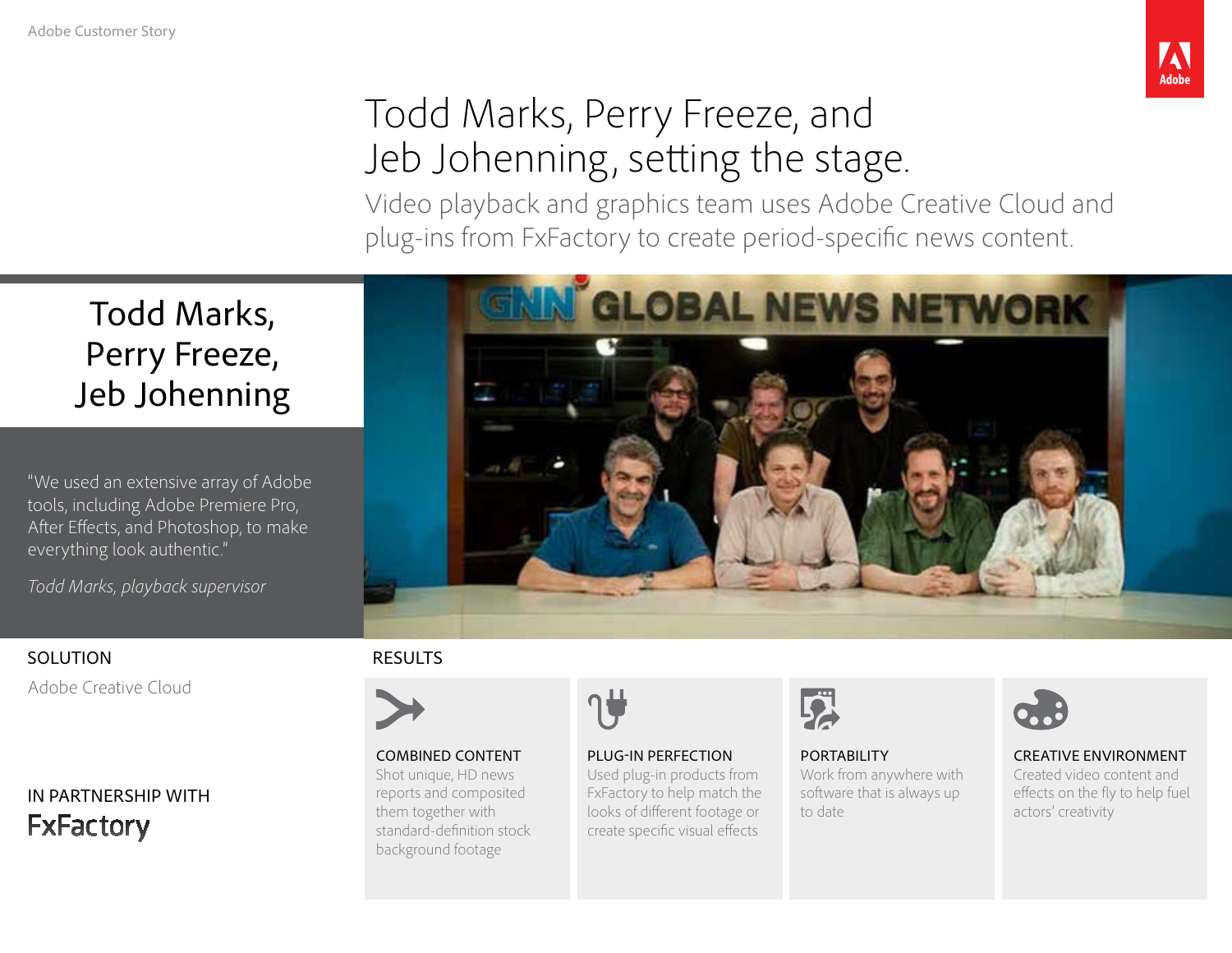Todd Marks, Perry Freeze, and Jeb Johenning Los Angeles, California

FxFactory *http://fxfactory.com/*

# CHALLENGES

- Create realistic, period-specific video content
- Fill screens with original content in real time rather than in post
- Integrate new and old video footage in believable way



## Modern-day moviemaking

To make the set of GNN, the 24-hour news channel featured in *Anchorman 2: The Legend Continues* as realistic as possible required one essential element: content. It was the job of the video playback and graphics team to fill the dozens of screens throughout the fictional studio with realistic, period-specific news.

Rather than filling the screens in post-production and using archived news reports, the team produced nearly all original content and fed it to the screens in real time. News reports were shot and composited together with stock footage using an Adobe Creative Cloud video workflow and plug-ins from FxFactory, which offers a broad range of VFX tools for editors and compositors.

Playback Supervisor, Todd Marks, worked closely with his hand-picked team, designers Perry Freeze and Jeb Johenning to create the functioning 1980s GNN studio and news-office that helps set the stage for the blockbuster comedy. Todd and Jeb have worked together on many projects over the last 12 years. Perry was added to the team when they worked on the film *The Internship* in 2012.

## Adobe: *What were your roles on the* Anchorman 2 *movie?*

Marks: I was the playback supervisor, responsible for overseeing all of the content creation and playback. In this case, my team put together and ran the functioning GNN studios, and we created all of the content, some of which was story specific and some was just background imagery to add to the reality of the time period and the set. We call it "bg" (background) footage and we created a lot of it.

Freeze: I worked as a designer on the film and also helped coordinate the data asset management, which involved keeping track of all of the moving pieces and approvals. On this movie we had a fairly short development cycle. We had to get up and running with a graphics package for the studio, and within the studio we wanted to have up to 10 channels on air featuring news from around the world.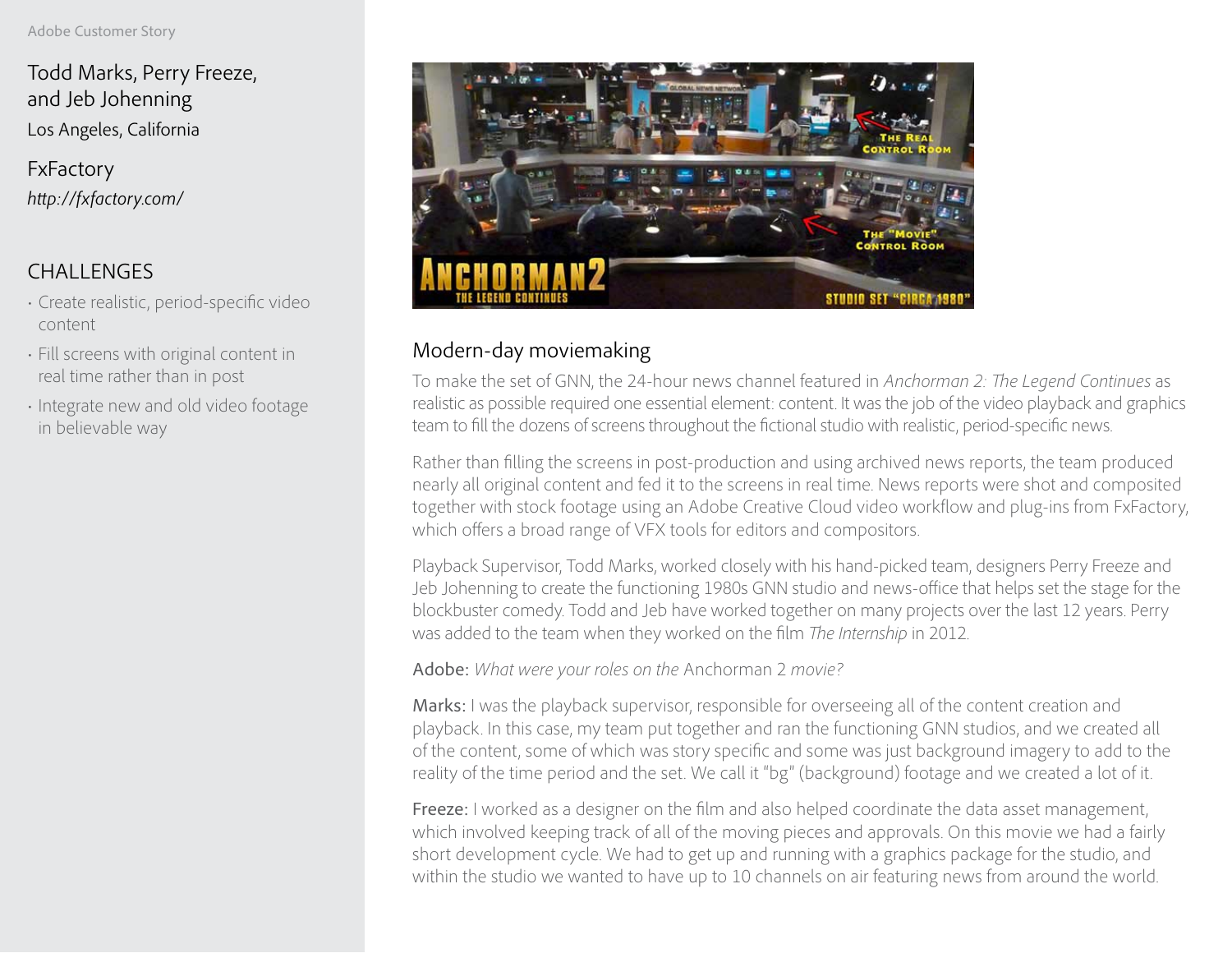

"Using the PHYX filters with After Effects and Adobe Premiere Pro really helped to streamline our workflow."

*Todd Marks, playback supervisor*

Johenning: I was also a designer, working with Perry on the content. When we initially looked at the breadth of content it was enormous. We had in excess of 100 different videos with one or more ways that we needed to create them, without actually knowing how they would be used.

#### Adobe: *How does it all start?*

Marks: We get a script and have to breakdown what's written, which involves meetings with the production designer, set decorator, director, and even the props and construction people. We make recommendations and try to push beyond what most people think can be done. With the story specific content, we needed to help tell the story in a short amount of time in a visually accurate, period-specific manner. Each film has different needs. For this movie, we needed to recreate a news studio look (we referenced CNN's style during its launch in 1980). GNN starts with a simple graphics package at launch, as they are on the air longer, we had the look mature by increasing the complexity of the font and graphics package.

## Adobe: *How did you go about creating the content?*

Freeze: We couldn't possibly get clearance from actual archived material or we would have had to stick to a very narrow, stock footage type of content. So very early on we decided to make all of the content.

Johenning: In the GNN studio's office, there is a big wall with 15 different monitors that show everything happening around the world. Every piece of footage had to look local to its environment. We hired actors to be our period reporters and we then filmed "man-on-the-street" interviews. I'm a videographer, so Perry and I worked with our video team and shot most of the unique footage for this project. The wardrobe people put the actors in period costume and we filmed them against a green screen in both interior and exterior locations.

Later, we composited them into different locations, such as in front of the Pyramids in Egypt, the slums in Kenya, or farmland in Iowa. Each one had a different graphical look and feel. We created fake names for the people and used different fonts that would be local to the region. The backgrounds were sourced from stock footage or public domain sources. We also went around Atlanta, Georgia and filmed b-roll elements that we later used as content in our news reports, in addition to the composited green screen shots.

## Adobe: *Was it easy to integrate the new and old footage?*

Johenning: All of the new footage was shot on a Sony F3, so it was beautiful HD quality. The stock footage backgrounds were 10, 15, or even 20 years old, standard-definition video and film, so the look of the two formats was completely different. We had to dumb down the foreground shots to make them look believable with the background stuff. We used an extensive array of Adobe tools, including Adobe Premiere Pro, After Effects, and Photoshop, to make everything look authentic.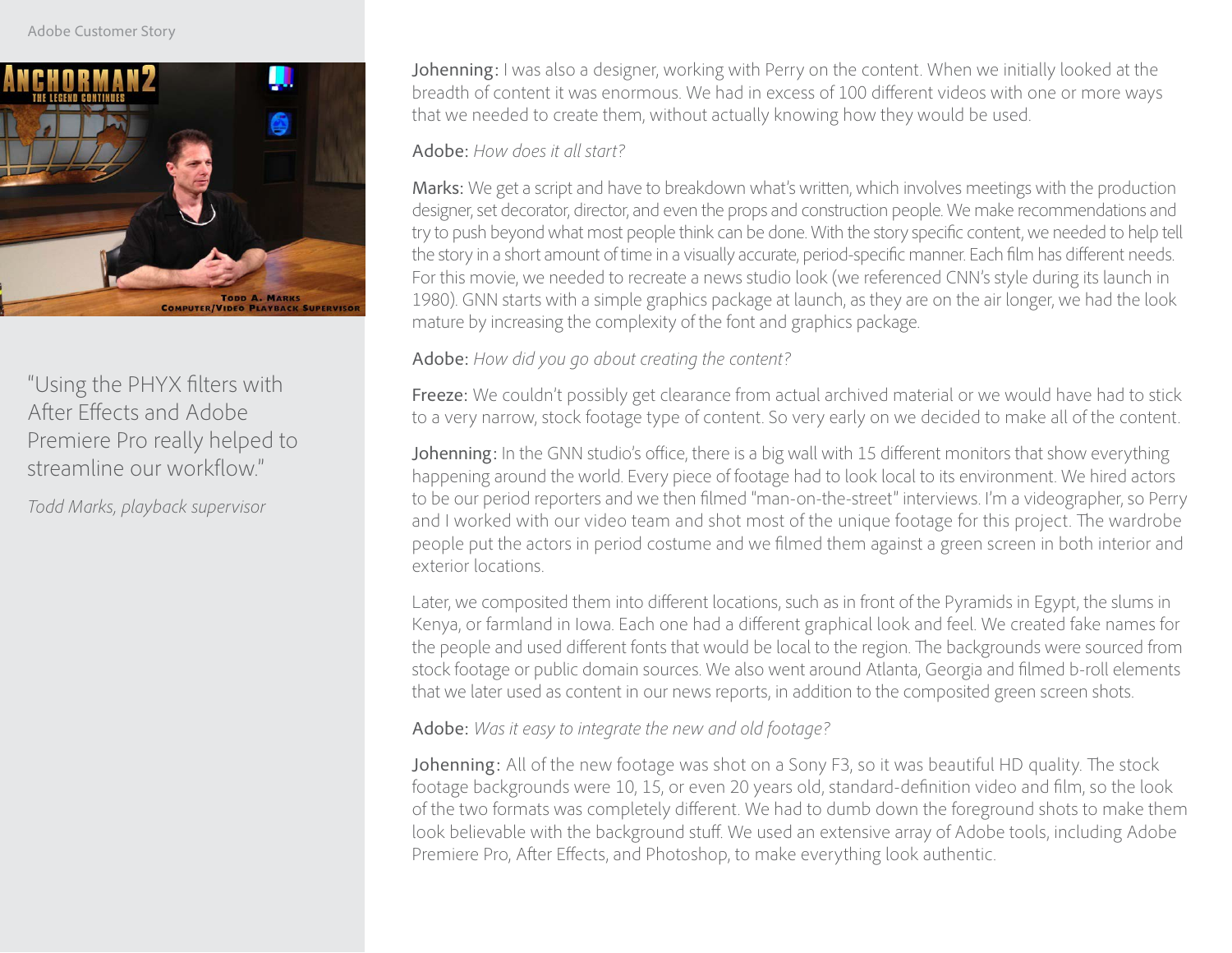#### Adobe Customer Story

"I switched to Adobe Premiere Pro after Apple introduced Final Cut Pro X, and it's the only editing program I use right now."

*Jeb Johenning, designer*



Marks: The PHYX products from FxFactory were used extensively. We used PHYX KEYER tools, PHYX CLEANER, and PHYX DEFOCUS to create composites, match the looks of the different footage, and add depth to the shots to make them look realistic. Using the PHYX filters with After Effects and Adobe Premiere Pro really helped to streamline our workflow.

Johenning: In some cases, we could stay entirely in Adobe Premiere Pro, and in other cases we would take footage into After Effects for more specialized compositing. We would ultimately always end up in Premiere Pro, where we would up-res the SD to HD so we could have the cleanest keys, edges, and color correction. The last step was to down-res and use the link to Media Encoder to output a SD piece of footage for playback on an SD monitor.

## Adobe: *Did you use any other plug-ins from FxFactory?*

Marks: In addition to the PHYX filters, we used FxFactory Bad TV filters to add static hits and signal degradation, just as you would see with a normal satellite feed. Using these plug-ins adds a sense of reality and gives us the opportunity to do cuts that aren't perceived by the audience. We used about 10 different FxFactory plug-ins throughout the film. For news elements, there are specific plug-ins that add realism to the feel and look.

#### Adobe: *What was the most challenging part of the data asset management?*

Freeze: Films don't shoot chronologically, so it's important to keep track of what media needs to be on air and how it needs to look at that point in the movie. We used Adobe Bridge to keep track of revisions, star approved artwork, and manage all folders. Bridge is universally tied into Photoshop and Illustrator, making it easy to create contact sheets of all of our work, print them out and post them, or show the top 10 revisions on an iPad to the director while on location, for quick approval.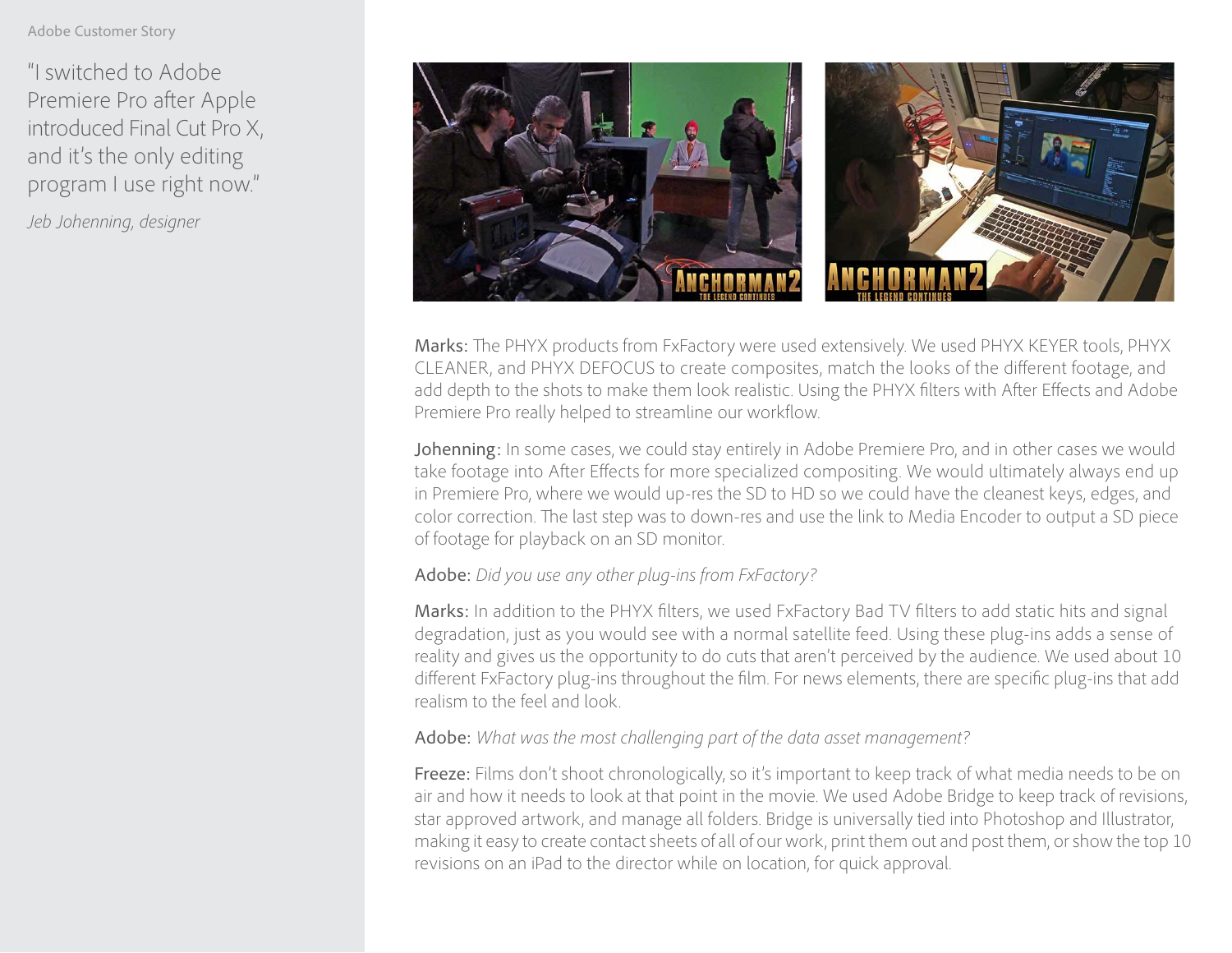

"The thing about using Creative Cloud is that when we're working with teams everyone is on the same current, updated release."

*Perry Freeze, designer*

Marks: The studio had about 150 CRT monitors, and we were able to route from 14 different feeds to each monitor at any time. It requires keeping track of what's on each monitor in what scene, which involves lots of logistics in addition to the technical aspects. Some of the first scenes we did in the studio were in Linda Jackson's office, where there were three monitors on a far wall. We thought they would just be in the background, but the actors were placed right in front of them. You never know whether something you work on for days or weeks will be shown for just seconds or be featured prominently in a scene. This makes it even more important to keep track of shots so you don't see the same footage in more than one scene.

## Adobe: *Have you started using Adobe Creative Cloud?*

Johenning: I was already using Adobe Master Collection CS6, but when Creative Cloud came out I jumped on the bandwagon. An added benefit of Creative Cloud included Adobe Muse. I was a user of Adobe Muse for my own business website and having that part of the Adobe Creative Cloud collection was a real bonus! I switched to Adobe Premiere Pro after Apple introduced Final Cut Pro X, and it's the only editing program I use right now.

Freeze: I'm using Creative Cloud as well. The thing about using Creative Cloud is that when we're working with teams everyone is on the same current, updated release. We used to deal with people not installing updates, or being on a different version all together, which created problems in our pipeline.

## Adobe: *What was the process like when you were on set?*

Freeze: As prepared as we were, it was very much like a live news broadcast. We were using an AJA IO system to connect Adobe Premiere Pro and After Effects directly into our video switcher that was going out to the studio floor. It wasn't what you would typically do in a TV production situation. We were creating content for the movie on the fly by tying directly into a switcher that was taking live camera feeds of Will Ferrell's character, and then using After Effects to quickly apply lower thirds and over the shoulder graphics.

Marks: Because we were using standard definition CRTs, to make them look like they came from the right period, the set dressing department created plastic bezels that made the screen sizes even smaller than typical CRTs. This made the normal safety area even smaller, couple that with each old TV monitor's slightly different scaling, and often I would actually have to be on the studio floor talking the control room through the proper positioning of the graphics on a featured screen.

Freeze: We would run around on the floor with cameras and take pictures of our work on the older TVs, go back to Photoshop or Illustrator and create a matte, and save it as a new title or action safe that could then be applied in After Effects or Premiere Pro when we were working so we knew how something would look when we put it on the period monitors. When you're on a movie set and you have an entire crew, including all of the actors, waiting for you to finish something or change something it's a lot of pressure.